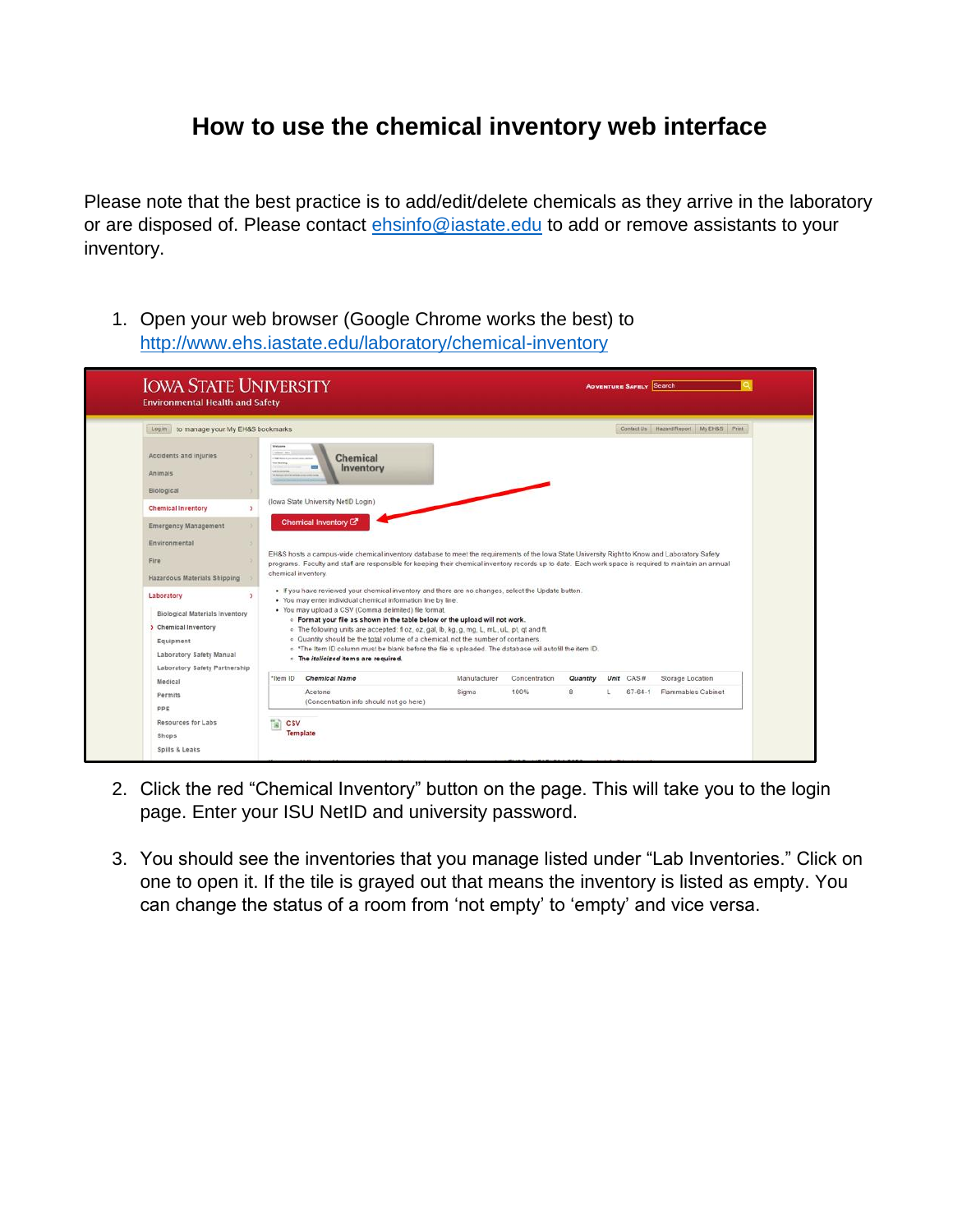

continues on next page

Reviewed 2022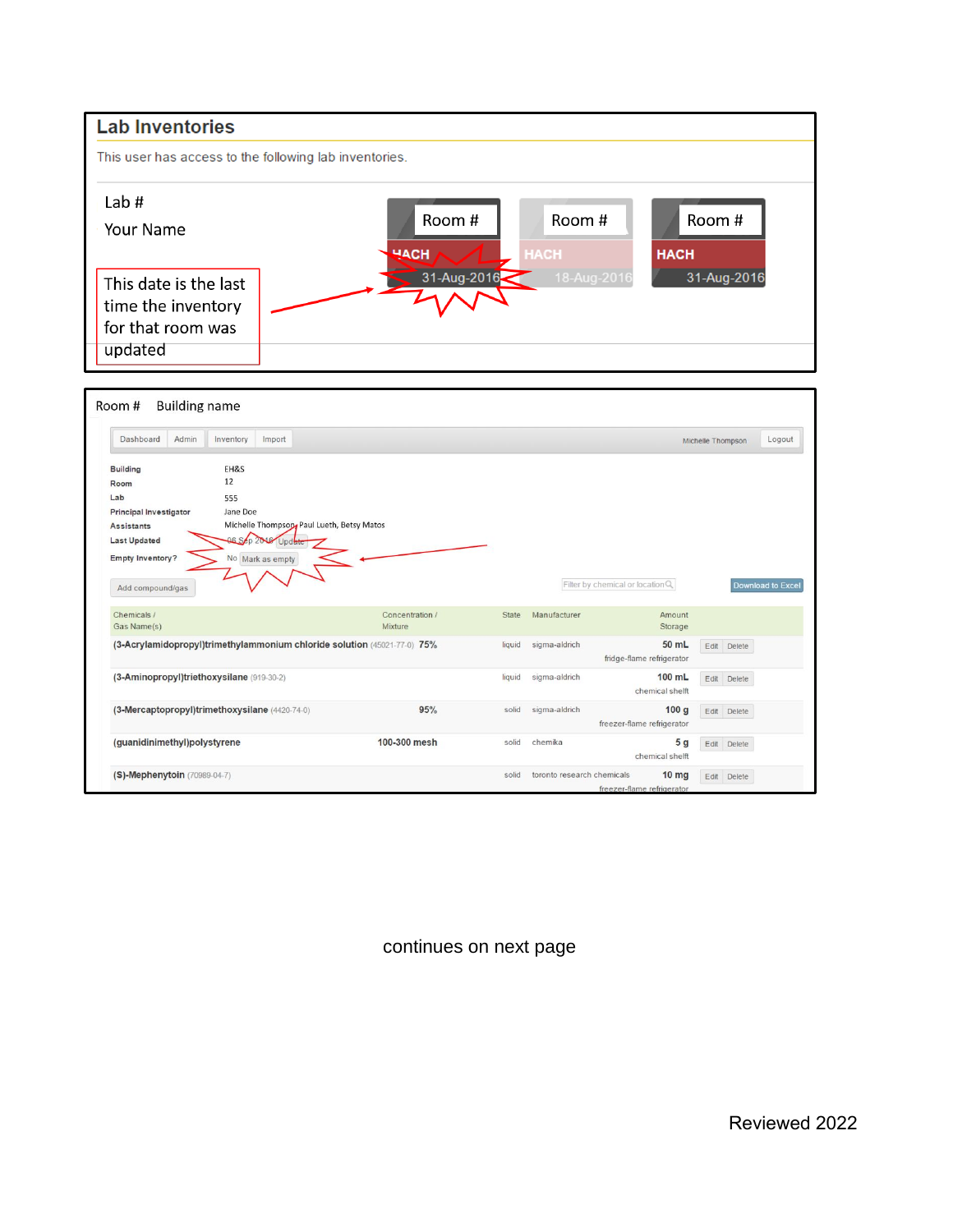4. You will see the inventory and details like location, PI, assistants, etc.

| Admin<br>Dashboard                             | Inventory        | Import             |                                                                          |        |               |                                  | Michelle Thompson | Logout                   |
|------------------------------------------------|------------------|--------------------|--------------------------------------------------------------------------|--------|---------------|----------------------------------|-------------------|--------------------------|
|                                                |                  |                    |                                                                          |        |               |                                  |                   |                          |
| <b>Building</b>                                | EH&S             |                    |                                                                          |        |               |                                  |                   |                          |
| Room                                           | 12               |                    |                                                                          |        |               |                                  |                   |                          |
| Lab                                            | 555              |                    |                                                                          |        |               |                                  |                   |                          |
| <b>Principal Investigator</b>                  | Jane Doe         |                    |                                                                          |        |               |                                  |                   |                          |
| <b>Assistants</b>                              |                  |                    | Michelle Thompson, Paul Lueth, Betsy Matos                               |        |               |                                  |                   |                          |
| <b>Last Updated</b>                            |                  | 06 Sep 2016 Update |                                                                          |        |               |                                  |                   |                          |
| <b>Empty Inventory?</b>                        | No Mark as empty |                    |                                                                          |        |               |                                  |                   |                          |
|                                                |                  |                    |                                                                          |        |               |                                  |                   |                          |
| Add compound/gas                               |                  |                    |                                                                          |        |               | Filter by chemical or location Q |                   | <b>Download to Excel</b> |
| Chemicals /                                    |                  |                    | Concentration /                                                          | State  | Manufacturer  | Amount                           |                   |                          |
| Gas Name(s)                                    |                  |                    | Mixture                                                                  |        |               | Storage                          |                   |                          |
|                                                |                  |                    | (3-Acrylamidopropyl)trimethylammonium chloride solution (45021-77-0) 75% | liquid | sigma-aldrich | 50 mL                            | Edit Delete       |                          |
|                                                |                  |                    |                                                                          |        |               | fridge-flame refrigerator        |                   |                          |
| (3-Aminopropyl)triethoxysilane (919-30-2)      |                  |                    |                                                                          | liquid | sigma-aldrich | 100 mL                           | Edit Delete       |                          |
|                                                |                  |                    |                                                                          |        |               | chemical shelft                  |                   |                          |
| (3-Mercaptopropyl)trimethoxysilane (4420-74-0) |                  |                    | 95%                                                                      | solid  | sigma-aldrich | 100 <sub>g</sub>                 | Edit Delete       |                          |
|                                                |                  |                    |                                                                          |        |               | freezer-flame refrigerator       |                   |                          |
|                                                |                  |                    |                                                                          |        |               |                                  |                   |                          |
| (guanidinimethyl)polystyrene                   |                  |                    | 100-300 mesh                                                             | solid  | chemika       | 5 <sub>g</sub>                   | Edit<br>Delete    |                          |

5. To add a new chemical, click on 'Add compound or gas.'

| Admin<br>Dashboard                        | Inventory<br>Import                            |                                                                          |              |                                  |                            | Michelle Thompson | Logout                   |
|-------------------------------------------|------------------------------------------------|--------------------------------------------------------------------------|--------------|----------------------------------|----------------------------|-------------------|--------------------------|
| <b>Building</b>                           | EH&S                                           |                                                                          |              |                                  |                            |                   |                          |
| Room                                      | 12                                             |                                                                          |              |                                  |                            |                   |                          |
| Lab                                       | 555                                            |                                                                          |              |                                  |                            |                   |                          |
| <b>Principal Investigator</b>             | Jane Doe                                       |                                                                          |              |                                  |                            |                   |                          |
| <b>Assistants</b>                         | Michelle Thompson, Paul Lueth, Betsy Matos     |                                                                          |              |                                  |                            |                   |                          |
| <b>Last Updated</b>                       | 06 Sep 2016 Update                             |                                                                          |              |                                  |                            |                   |                          |
| <b>Empty Inventory?</b>                   | No Mark as empty                               |                                                                          |              |                                  |                            |                   |                          |
|                                           |                                                |                                                                          |              |                                  |                            |                   |                          |
| Add compound/gas                          |                                                |                                                                          |              | Filter by chemical or location Q |                            |                   | <b>Download to Excel</b> |
|                                           |                                                |                                                                          |              |                                  |                            |                   |                          |
| Chemicals                                 |                                                | Concentration /                                                          | <b>State</b> | Manufacturer                     | Amount                     |                   |                          |
| Gas Name(s)                               |                                                | Mixture                                                                  |              |                                  | Storage                    |                   |                          |
|                                           |                                                | (3-Acrylamidopropyl)trimethylammonium chloride solution (45021-77-0) 75% | liquid       | sigma-aldrich                    | 50 mL                      | Edit Delete       |                          |
|                                           |                                                |                                                                          |              |                                  | fridge-flame refrigerator  |                   |                          |
| (3-Aminopropyl)triethoxysilane (919-30-2) |                                                |                                                                          | liquid       | sigma-aldrich                    | 100 mL                     | Edit Delete       |                          |
|                                           |                                                |                                                                          |              |                                  | chemical shelft            |                   |                          |
|                                           | (3-Mercaptopropyl)trimethoxysilane (4420-74-0) | 95%                                                                      | solid        | sigma-aldrich                    | 100q                       | Edit Delete       |                          |
|                                           |                                                |                                                                          |              |                                  | freezer-flame refrigerator |                   |                          |
|                                           |                                                |                                                                          |              |                                  |                            |                   |                          |
| (guanidinimethyl)polystyrene              |                                                | 100-300 mesh                                                             | solid        | chemika                          | 5 <sub>g</sub>             | Edit Delete       |                          |
|                                           |                                                |                                                                          |              |                                  | chemical shelft            |                   |                          |
| (S)-Mephenytoin (70989-04-7)              |                                                |                                                                          | solid        | toronto research chemicals       | 10 <sub>mg</sub>           | Edit Delete       |                          |
|                                           |                                                |                                                                          |              |                                  | freezer-flame refrigerator |                   |                          |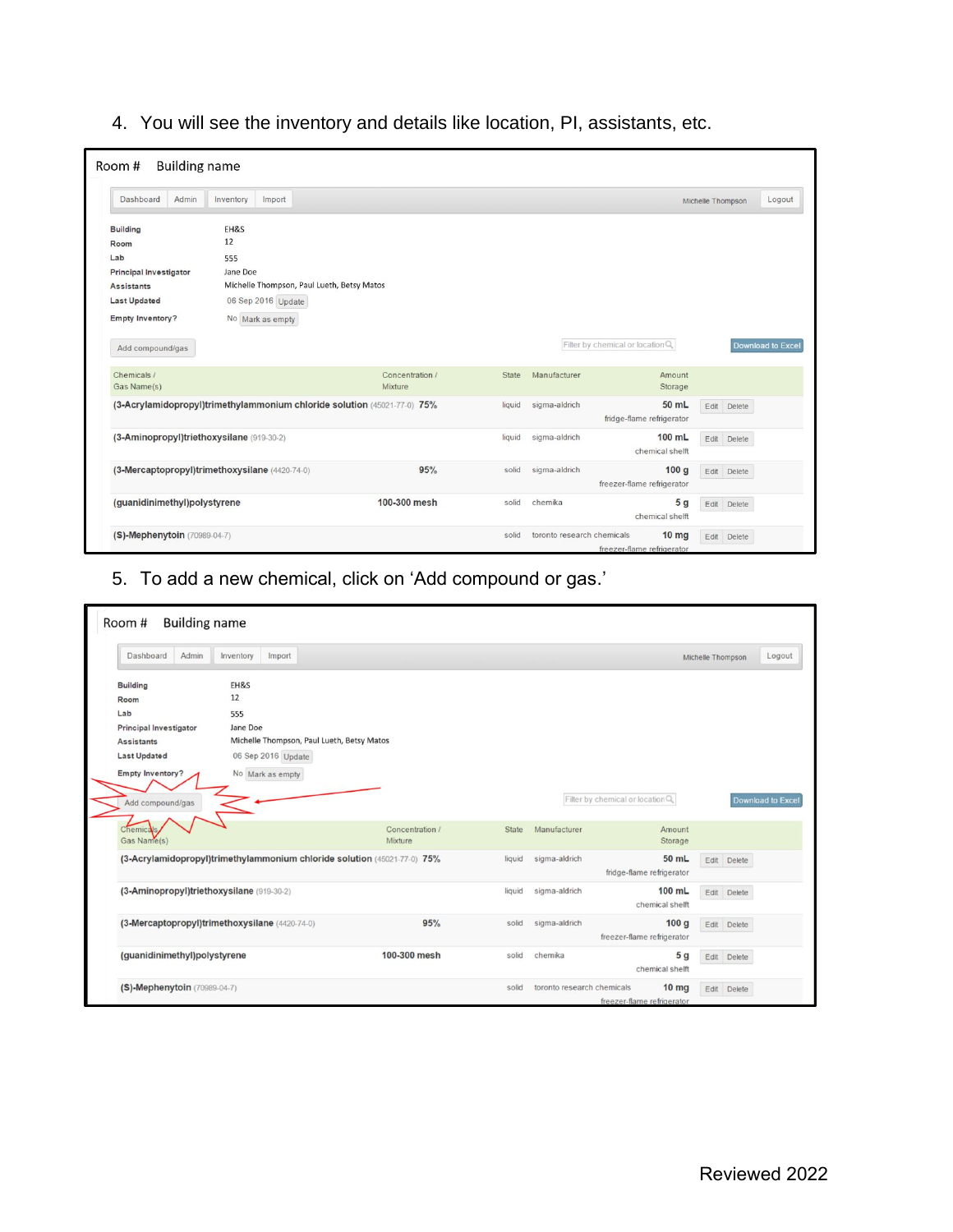6. Select either compound or gas. For a compound, fill in the quantity and chemical name. If you have a commercial product, enter the name of the product, not the list of ingredients. For example enter "WD 40" or "Spray Paint" or "all purpose cleaner." Put the manufacturer in the appropriate field. You can specify other details in the concentration field (e.g. blue, or high temp, or 10w30).

| <b>Add compound</b>                                                                    |                                                |                         |                 |                            | $\times$ |
|----------------------------------------------------------------------------------------|------------------------------------------------|-------------------------|-----------------|----------------------------|----------|
| Gas<br>Type *<br>Compound                                                              |                                                |                         |                 |                            |          |
| Quantity *                                                                             | -- Select Unit --<br>$\boldsymbol{\mathrm{v}}$ | <b>Manufacturer</b>     |                 |                            |          |
|                                                                                        |                                                | <b>Storage Location</b> |                 |                            |          |
|                                                                                        |                                                |                         |                 | Example: Cabinet #1        |          |
| <b>Chemical Name*</b>                                                                  | CAS#                                           | Concentration (%, M, N) | <b>O</b> Remove |                            |          |
|                                                                                        |                                                |                         |                 | <b>O</b> Add Next Compound |          |
| For mixtures, use the Add Next Compound button to add more chemicals to this compound. |                                                |                         |                 |                            |          |
|                                                                                        |                                                |                         |                 | Add to Inventory           | Cancel   |

continues on next page